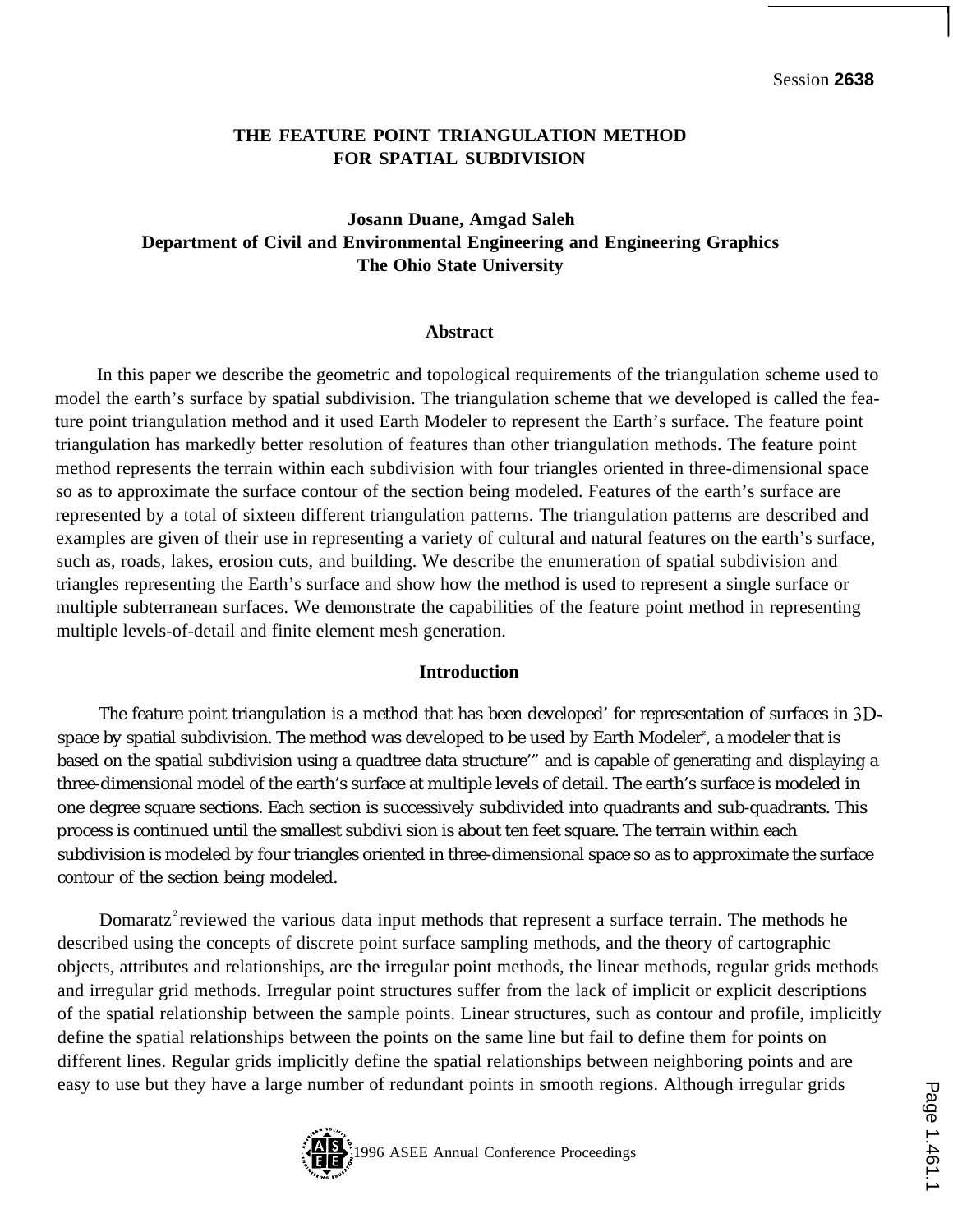define the surface specific points and lines, explicitly define the spatial relationships between the different points, and provide an accurate model of the surface, they have a more complex structure and a high storage because of the large number of pointers needed to be stored.

Irregular grids are unsuitable for representation of multiple levels of detail. The selection of any of the previous methods should depend on the requirement of the application. The Earth Modeler can take any of the previous input methods to generate its triangulation scheme. Furthermore, the Earth Modeler can overcome the disadvantage of each method and add capabilities to it. For instance, the Earth Modeler can define the missing spatial relationships between the points in the irregular point methods and the linear methods such as: contours and profiles. Or, as another example, the Earth Modeler can get eliminate the redundant points in the regular grid methods and deal with the complexity of the irregular grid structures.

Peucker and others\* note that there are two major classes of implementation of these types of input data structures. These classes are differentiated by the amount of the given topological information about the surface. In the first type, facets formed by triangles with explicit pointers used to identify the points defining a facet and to identify the three facets bordering that facets. An example of this type of implementation is the Area Design and Planning Tool "ADAPT" <sup>514</sup>. In the second type, the identity of the points neighboring a particular point is explicitly defined in a clockwise or counterclockwise direction around the point. The triangular facets defined by these points are described implicitly by the order of the neighboring points. An example of this type of implementation is the First Data Structure of the Triangulated Irregular Network "TIN" <sup>788</sup>". Although these methods can accurately represent surfaces, they lack to a global relation between all the triangles. Besides, moving across the terrain and among the different levels of detail are not addressed. The Earth Modeler, on the other hand, gives a precise and accurate representation of the terrain and the associated contour. Furthermore, it gives a global relation that can define and relate the different neighboring regions in multiple levels of detail.

## **Feature Point Triangulation Method (FPT)**

The Feature Point Triangulation (FPT) method works in concert with spatial subdivision using a quadtree data structure to accurately represent the boundary of features. In this method, points that are closest to the center of the quadrants in the quadtree data structure are determined and used to form four triangles per quadrant (polygon) that are in turn used to develop the triangle lists (Figure 1). If the quadrant is empty of feature points, the center point of the quadrant is chosen. The four triangles are then formed by connecting the center point to the quadrant four corner points. If two chosen point in two neighboring quadrants that share a side line lies on the same feature, the shared side will not be connected and instead the two chosen points are connected producing two triangles that belong to different quadrants so that the same number of triangles per quadrant (four) maintain constant. In addition, the chosen point is connected to the quadrant four corner points to form four triangles. This process is repeated for each level-of-detail. Sixteen different triangulation patterns are required in order to represent all possible feature boundaries.

In case of an inadequate number of measured feature points in the map data base, additional feature points are generated using linear interpolation until the adjacency requirement is met. Interpolation is carried out between consecutive points if they do not lie in adjacent quadrants. Different schemes are followed for

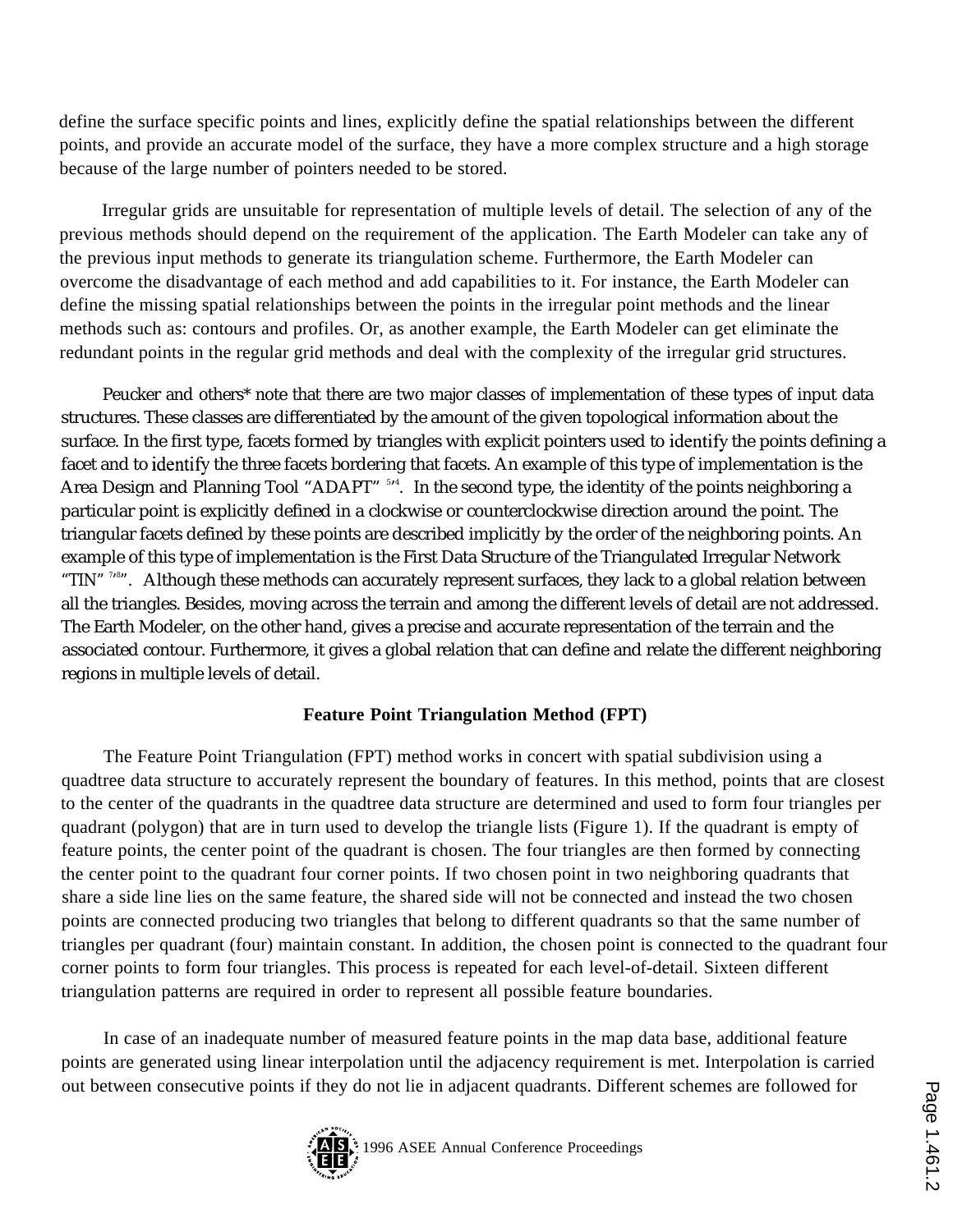

 $q =$  quadrant  $T =$ triangle

Figure 1. Triangle Lists in Four Neighboring Quadrants

area and linear features. The scheme for areas ensures vertex adjacency and minimizes the number of points on boundary. The scheme for linear features ensures both vertex and edge adjacency and ensures straight edges. For area features, the following scheme is used: if the two quadrants containing the two consecutive points are in the same horizontal level, the line of horizontal quadrants between them is generated (Figure 2a).

If these two quadrants are in same vertical level, the line of vertical quadrants between them is generated (Figure 2b) or else a 45° inclined line of quadrants is generated (Figure 2c). Feature points in the generated quadrants are chosen in the center of each quadrant.

For linear features, the scheme is proposed to overcome the problem of saw-like representation of linear edges. Intermediate points are chosen so that they lie exactly on the linear edge of the feature (Figure 3). Although this scheme increases the number of points generated from interpolation, it ensures straight edges of linear features.

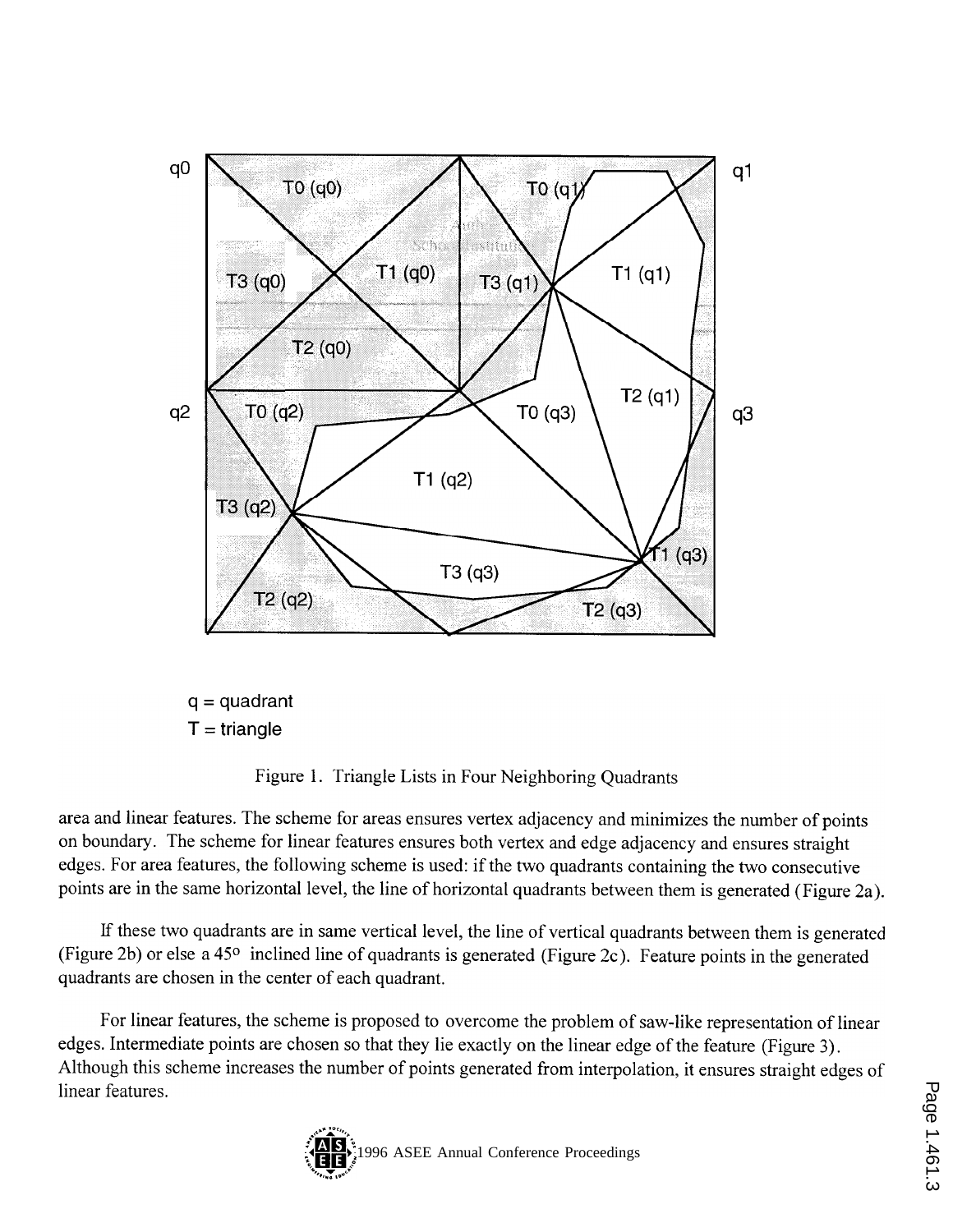

**a- Horizontal Interpolation**



 $\mathbf{q}_3$ 

**b- Vertical Interpolation**

**c- Diagonal Interpolation**

**p measured point q interpolated point**

Figure 2. Interpolation of area features.

# **Generation of Triangle Lists**

A list of four triangles per quadrant is generated through the entire quadtree. First, an intermediate point in each quadrant is found. If the quadrant is empty, its center point is chosen to be the intermediate point. Then, the four triangles are formed by connecting that center point to the quadrant four corner points. The background color is given to those triangles. When a quadrant has a point or more inside, the point that is closest to the center of the quadrant (a features), or the one that lies on the feature edge (linear features), is

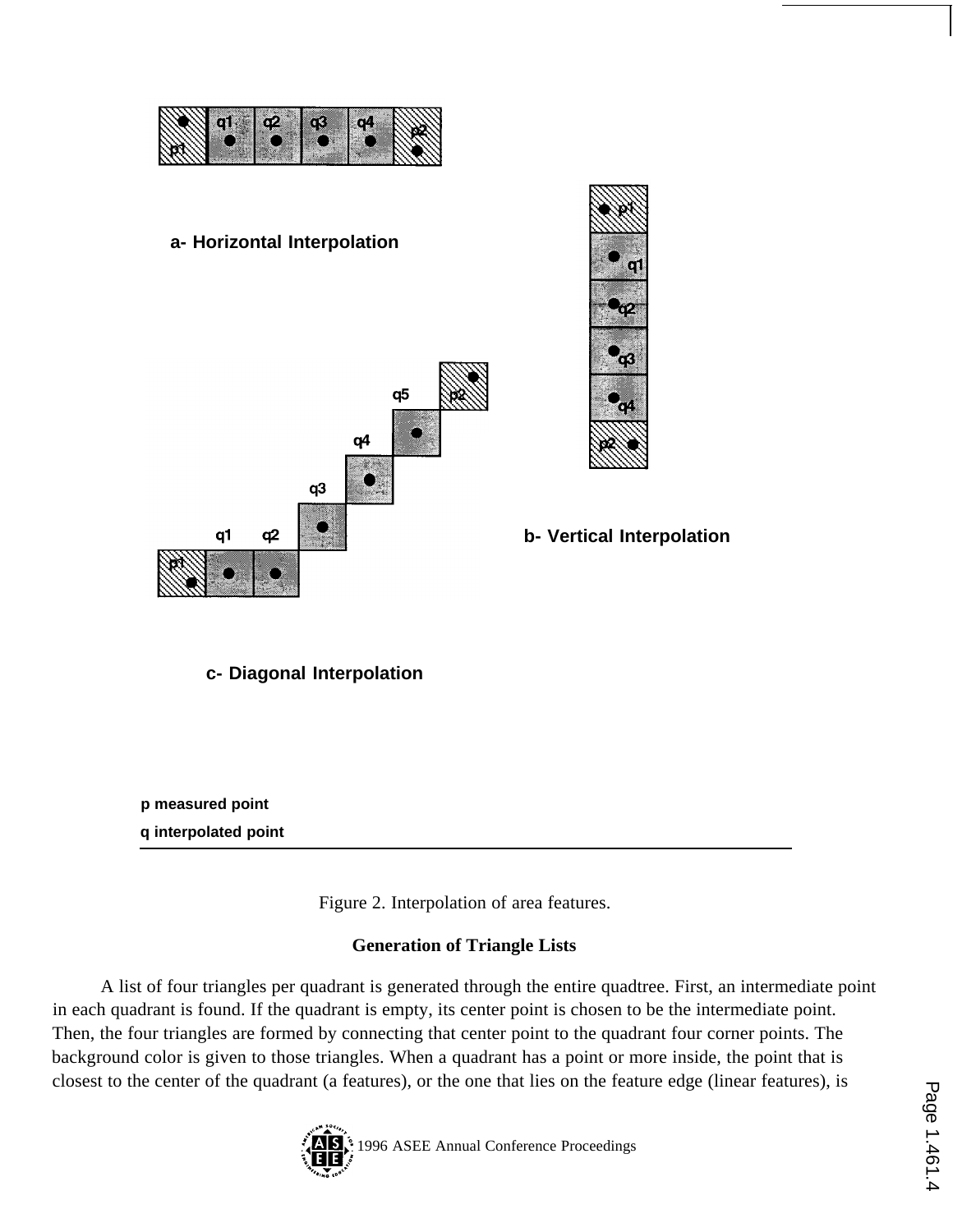

# **a- Horizontal Interpolation**





## **b- Vertical Interpolation**

**c- Diagonal Interpolation**

**p measured point q interpolated point**

Figure 3. Interpolation of linear features.

chosen to be the intermediate point. If an intermediate point is shared by more than one region a code is set to identify that quadrant is a shared quadrant.

The generation of a triangle list differs if a quadrant contains a feature point or not. If two chosen points in two face adjacent neighboring quadrants lie on the same feature boundary, the adjacent face will not be connected. Instead, the two points are connected producing two triangles that each belong to a different quadrant.

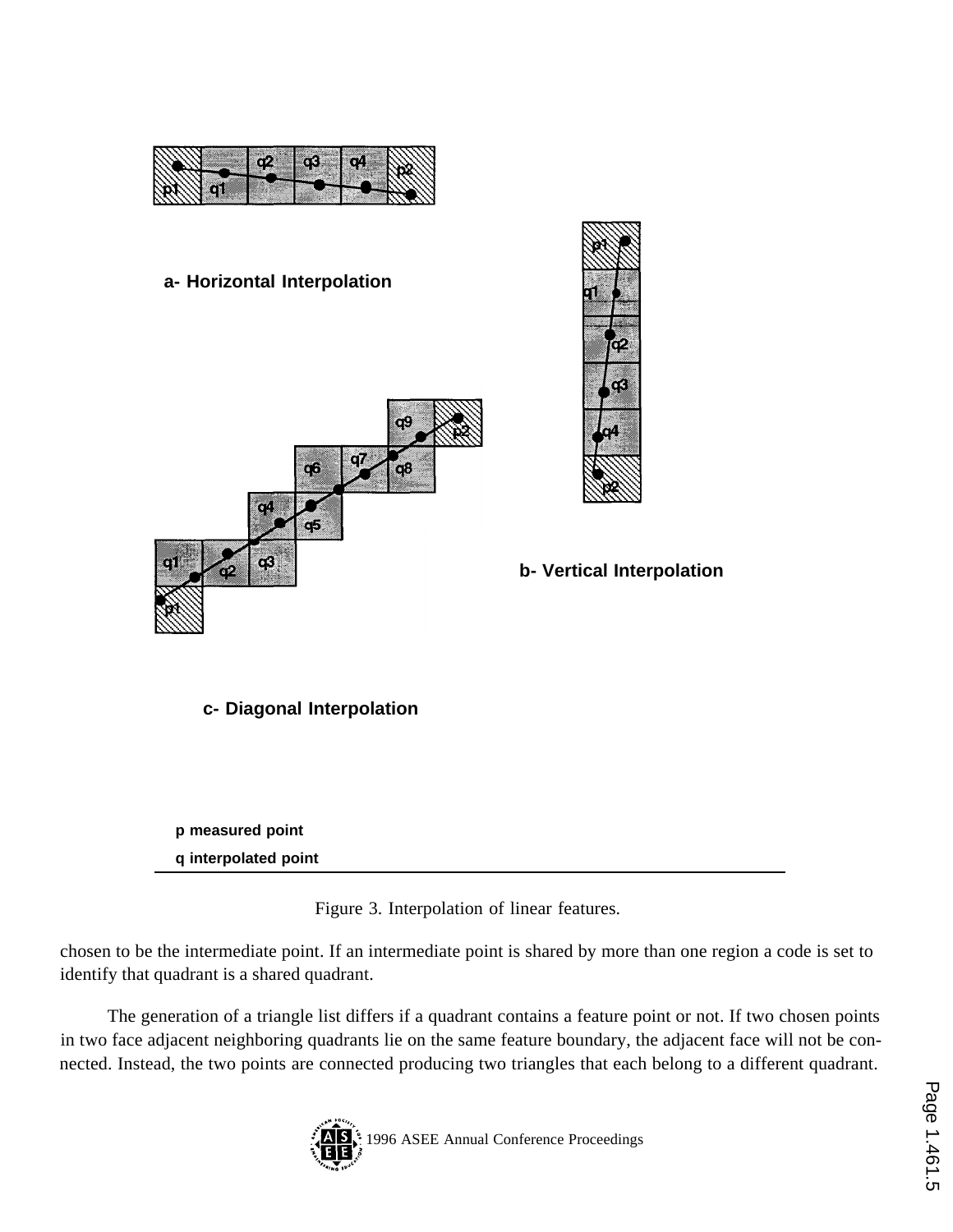The same number of triangles per quadrant (four) is maintained constant (Figure 1). If not, the chosen point is connected to the quadrant comers. Triangles are numbered as O, 1, 2, or 3, starting from the upper edge of each quadrant in a clockwise direction (Figure 1).

The triangle lists generated in the FPT method accurately represent both area and linear features' boundary'.

### **Conclusions**

The Feature Point Triangulation (FPT) method accurately represents surface features as it is aligned with the boundary of the features. While other methods for surface representation, such as the Area Design and Planning Tool "ADAPT" method and the Triangulated Irregular Network "TIN" method, accurately represent surfaces, they lack a global relation between all the triangles. In addition, moving across the terrain and among the different levels of detail are not addressed. The Earth Modeler, on the other hand, gives a precise and accurate representation of the terrain and the associated contour. Furthermore, it gives a global relation that can define and relate the different neighboring regions in multiple levels of detail.

When using the FPT method to generate a feature boundary, interpolation is carried out between consecutive points if they do not lie in adjacent quadrants. Different schemes are followed for area and linear features. The scheme for areas ensures vertex adjacency and minimizes the number of points on boundary. The scheme for linear feature ensures both vertex and edge adjacency and ensures straight edges. Interpolation scheme used by the FPT point are presented.

Triangle lists generated by the FPT method accurately represent a feature boundary.

### **References**

- 1. Domaratz, Michael A. (1984), "Cartographic Data Structures for Discrete Digital Representations of Terrain," Geodetic Science, 635, May, 1984.
- 2. Duane, Josann W. and Saleh, Amgad H. (1993), *Digital Terrain Surface Modeler,,* (Technical Report), Published April 1993.
- 3. Duane, Josann W. and Saleh, Amgad H. (1994), "Geometric Requirements of a Triangulation Scheme for the Earth Modeler" , *Proceedings of the ASEE Annual Meeting,* June 1994, pp. 427-431.
- 4. Heil, R. and S.Brych,(1978), "An approach for Consistent Topographical Representation of Varying Terrain," Proceedings of the Digital Terrain Models (DTM) Symposium, Falls Church, VA:ASP, pp. 397- 411.
- 5. Males, R., (1978), "ADAPT A Spatial Data Structure for Use With Planning and Design Models," in G. Dutton, cd., *Geographic Information Systems: Cartographic and Analytic Applications, First International Advanced Symposium on Topological Data Structures for Geographic Information Systems,* Vol. 3,